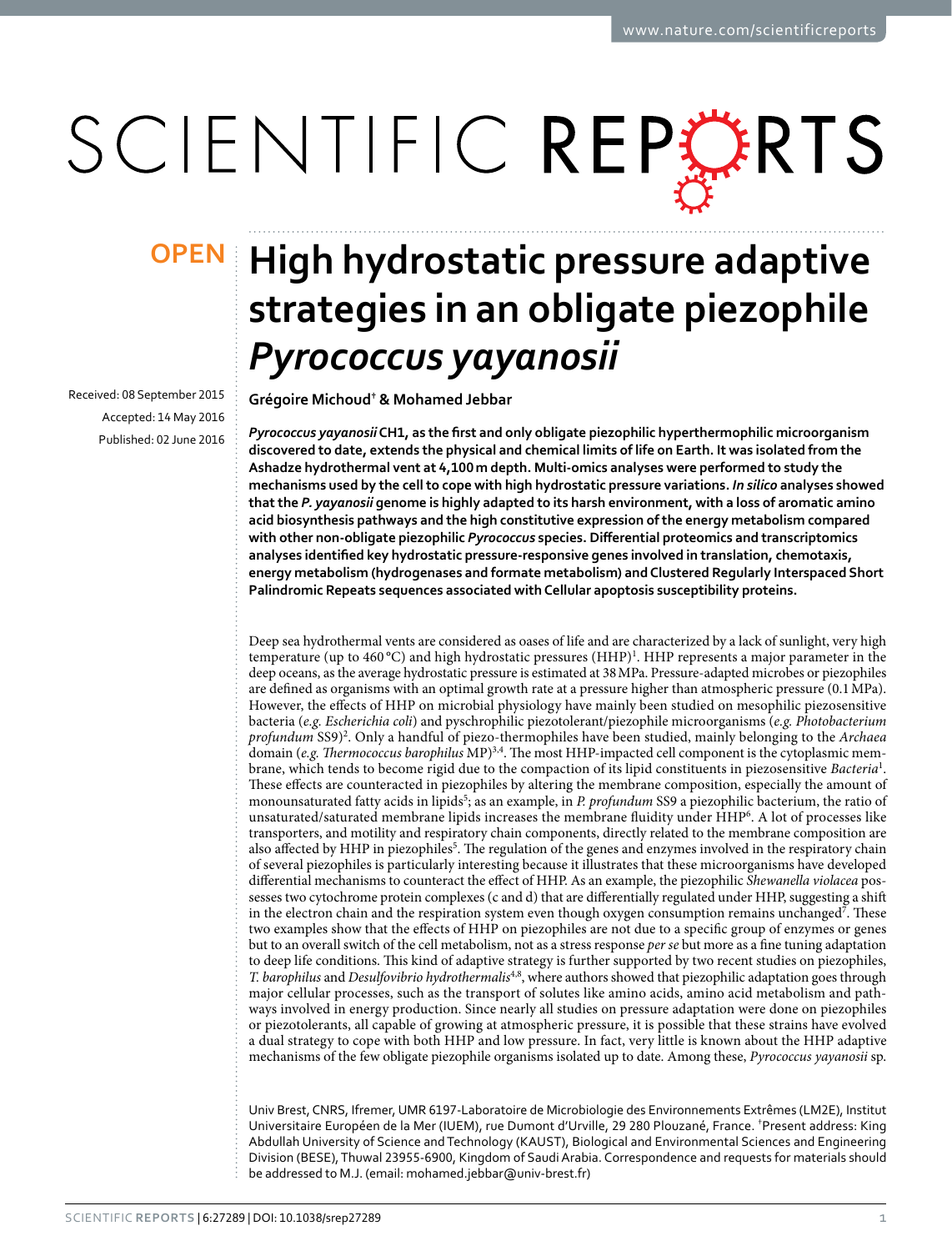

<span id="page-1-0"></span>**Figure 1. Four-way Venn diagram of orthologous genes calculated by reciprocal hits.** *P. yayanosii* (yellow), *P. furiosus* (green), *P. horikoshii* (blue) and *P. abyssi* (purple). Numbers shown in the Venn diagram correspond to the orthologous gene groups given in the respective patterns. arCOG categories represent the information storage and processing (orange palette), cellular processes and signaling (green palette), metabolism (blue palette) and poorly characterized genes (grey palette).

nov., is the first and only known obligate piezophilic hyperthermophilic archaeon, and was isolated from one of the deepest vent fields yet explored<sup>[9,](#page-7-8)10</sup>. This species was therefore chosen as the model organism to study the effects of HHP from a genomic, physiological, proteomic and transcriptomic point of view, in comparison to *Pyrococcus* species, which are not obligate piezophiles. Optimal (52MPa) and stressful pressures (20 and 80MPa) were experimentally determined for *P. yayanosii*. Here we show, using transcriptomic and proteomic analyses, the importance of several gene clusters and metabolic pathways, such as energy production and conversion, in the adaptation to HHP, and provide new insight into the piezophilic lifestyle of hyperthermophilic microorganisms.

### **Results and Discussion**

**General features of the** *P. yayanosii* **CH1 genome compared with other** *Pyrococcus* **species genomes.** We first compared the genomic features of *P. yayanosii* CH1 with three other *Pyrococcus* isolates: *P. furiosus* DSM 3638, *P. abyssi* GE5 and *P. horikoschii* OT3 (Table S1). These isolates were chosen because their physiological characteristics are similar to *P. yayanosii* (Optimal temperature, salinity, pH, etc.) with the exception of their isolation depth and consequently their piezophily (Table S1). Indeed, *P. furiosus* and *P. horikoshii* are both piezosensitive, P. abyssi is a piezophile and P. yayanosii, as stated earlier, is an obligate piezophile<sup>[9](#page-7-8)</sup>. Their genomic features are similar, with the exception of the genome size that is 200 kb larger for *P. furiosus* (1.9Mb vs. 1.75Mb) and of the GC% that is higher for *P. yayanosii* (52% vs 40–45%[\)11.](#page-7-10) As *P. yayanosii* is the only obligate piezophile among the *Pyrococci*, a comparison was made to try to find piezophilic markers. Core genomes, pan-genomes and unique genes were thus determined for each strain using the EDGAR server<sup>12</sup> [\(Fig. 1\)](#page-1-0). This comparative analysis, based on groups of orthologues, revealed 859 common orthologous proteins shared by all four species [\(Fig. 1](#page-1-0)), representing a little more than half of the proteins in each strain (39–45%). These proteins are preferentially involved in translation and ribosomal structure (J) and have a general functional prediction only (R). Of the unique genes of *P. yayanosii,* more than 60% are currently uncharacterized, and the genes involved in defense mechanisms are overrepresented. The proteins involved in defense mechanisms are almost all CRISPR (Clustered Regularly Interspaced Short Palindromic Repeats) -associated proteins. As CRISPRs play a role in the prokaryotic immune system<sup>13</sup>, it has been suggested that their presence is correlated with infections by mobile genetic elements (viruses and plasmids), even though proviruses and plasmid(s) are not present in the *P. yayanosii* genome. The overrepresentation of these sequences is probably due to the high plasticity of these structures and is illustrated by the fact that two *P. yayanosii* CRISPR/*cas* clusters out of four are not found in the other *Pyrococcus* species (Figure S1).

A comparison between all species except *P. yayanosii* shows that genes involved in amino acid, carbohydrate biosynthesis and transport are over-represented. Regarding the predicted amino acid pathways for the four strains, *P. yayanosii* appears to lack several important biosynthesis pathways, such as the basic and aromatic amino acid pathways (Table S2). The fact that the aromatic amino acid biosynthesis pathway, and especially tryptophan, are missing from *P. yayanosii* is in agreement with the downregulation of a similar pathway in the piezophile bacterium *D. hydrothermalis* when placed under high pressure[8](#page-7-7) . As tryptophan is the largest amino acid and its synthesis has a high energy cost in bacteria<sup>14</sup>, one may think that the import may be more favorable than *de novo* synthesis. In support, Cario and colleagues (2015) showed that the requirement for amino acids increases from 3 to 17 at high pressure in the piezophilic *T. barophilus*[3](#page-7-2) .

In order to determine the highly expressed genes in each genome, Codon Adaptation Indices (CAI) were calculated using ribosomal proteins as references<sup>15</sup>. The CAI takes into account the fact that highly expressed genes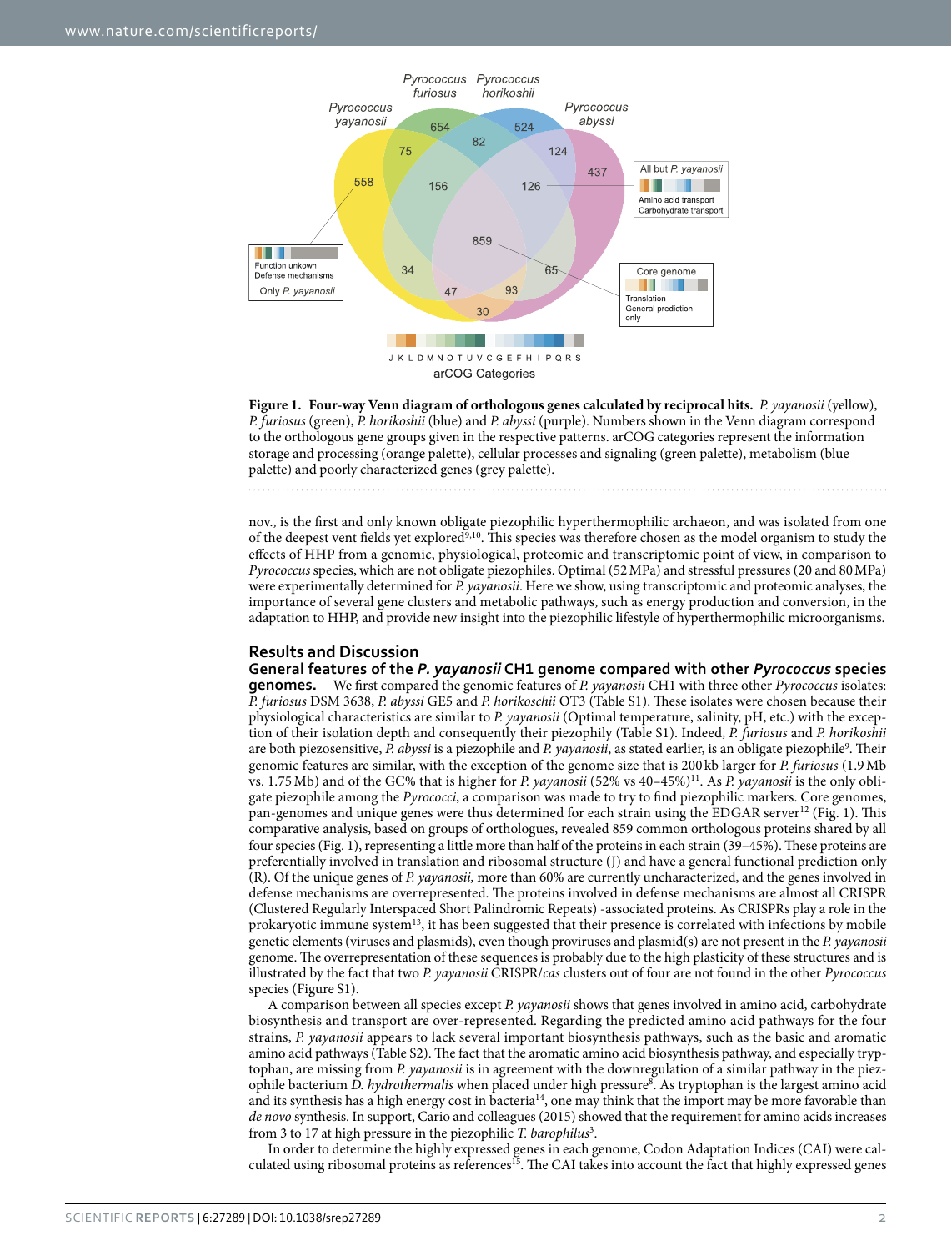

<span id="page-2-0"></span>**Figure 2. Venn diagram of protein and gene regulation in** *P. yayanosii***.** Genes are shown in purple, and proteins in blue. Upregulated elements are marked in italics and downregulated elements in underlined.

show a strong bias for particular codons<sup>16</sup>. Excluding the reference genes, the first hundred genes that had the highest CAI were then studied (Figure S2). As could be expected according to the literature, the genes involved in information storage and processing were overrepresented (20%[\)17.](#page-8-5) Concerning *P. yayanosii*, genes involved in energy production and conversion (C) were found nearly twice as often (17%) as in other strains (9–11%). Among these, we find genes involved in ATP/ADP synthase (V-ATPase) and also genes coding for hydrogenases and ferredoxin oxydoreductases. In *Pyrococcus*, hydrogenases are involved in a simple respiratory system where they link the oxidation of ferredoxin with the formation of hydrogen and store energy in the form of an ion gradient[18.](#page-8-6) These results suggest that *P. yayanosii* implemented a seemingly highly expressed system in order to produce and conserve energy under HHP.

**Effect of hydrostatic pressure on the** *P. yayanosii* **transcriptome and proteome.** We chose P. yayanosii as our study organism because it was the first hyperthermophilic obligate piezophile described<sup>[9](#page-7-8)</sup>. Preliminary studies and our experimental results are in accordance with an optimal pressure of 50–52 MPa for this species, so we chose 52 MPa as our optimal pressure<sup>10</sup>. In order to determine stressful pressures, where growth rates are cut by half relative to performances at optimal pressure, growth kinetics were assessed at pressures ranging from 0.1 to 80MPa (Figure S3). As a result, 20 and 80 MPa were selected as sub- and supra-optimal pressures, respectively, for *P. yayanosii*. Microarray and proteomics analyses were then performed as described in the methods section. Concerning the proteomics analysis, 794 proteins were encountered, which corresponded to 42% of the *P. yayanosii* proteome. These proportions are slightly higher than those described previously in a similar type of study done on *Thermococcus onnurineus*, in which it was grown on different carbon sources<sup>[19](#page-8-7)</sup>. The proteins identified in this study have an average molecular weight of about 40 kDa, with a minimum of 4 and a maximum at 200 kDa, which approximately corresponds to the whole proteome.

*P. yayanosii* multi-omics analysis showed that 81 genes and 152 proteins were upregulated at 20MPa compared with 52MPa, whereas 79 genes and 67 proteins were downregulated. At 80MPa compared with 52MPa, 134 genes and 129 proteins were upregulated, and 80 genes and 76 proteins were downregulated. When comparing both 20 and 80 with 52MPa, one can see that 53 genes and 66 proteins were upregulated, whereas 38 genes and 27 proteins were downregulated in both conditions ([Fig. 2](#page-2-0) and Table S3).

Real-time RT-PCR was used to validate the transcriptomic data of a set of 22 selected genes encoding hydrogenase subunits, regulators, transporters, Cas proteins and conserved hypothetical proteins. As illustrated in Table S4, their expression changes revealed by real-time RT-PCR resulted in more highly variable results than those from microarrays, illustrating the larger dynamic range of this method compared with microarray measurements<sup>[20](#page-8-8)</sup>.

Enriched pathways were determined using KEGG annotations and GO ontology, which showed distinctive regulations between the transcriptome and proteome. Genes involved in energy metabolism via hydrogenases were downregulated in sub-optimal, as well as supra-optimal pressure conditions, whereas the genes involved in chemotaxis, translation via the ribosomes and genes coding for transmembrane ATPases were upregulated under stressful conditions. Concerning the translational regulations, proteins involved in translation and formate metabolism were downregulated, whereas those involved in tRNA biosynthesis, hydrogenases and proteins that possess an oxidoreductase activity were upregulated under stressful pressure conditions [\(Table 1\)](#page-3-0).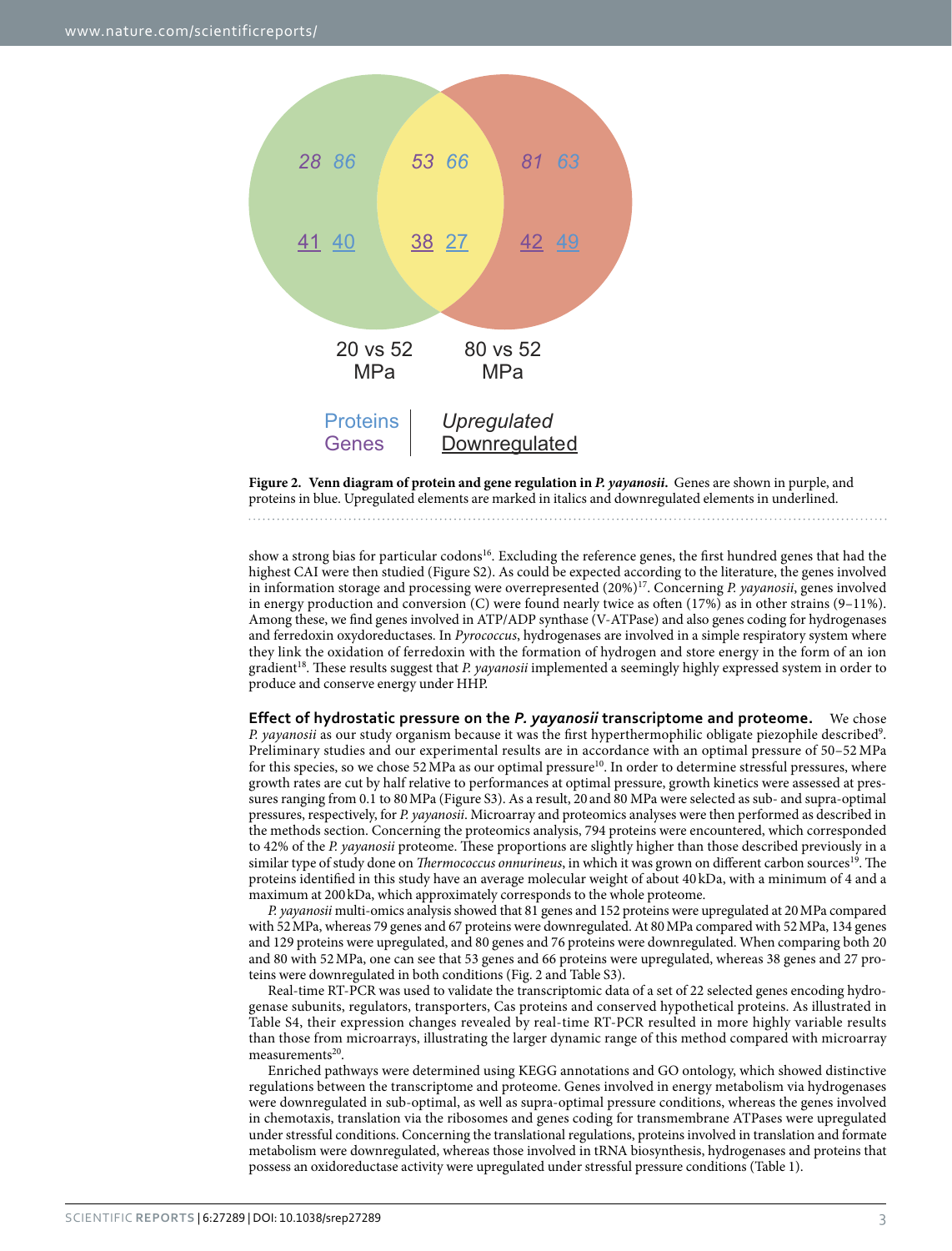<span id="page-3-0"></span>

|                   | Genes        |                                              | Proteins                          |                                               |
|-------------------|--------------|----------------------------------------------|-----------------------------------|-----------------------------------------------|
| <b>Conditions</b> | <b>DR</b>    | UR                                           | DR                                | <b>UR</b>                                     |
| 20 vs 52 MPa      | Hydrogenases | Chemotaxis                                   | Ribosomes                         | -tRNA bisynthesis<br>-Oxidoreductase activity |
| 80 vs 52 MPa      | Hydrogenases | Ribosomes<br>transmembrane<br><b>ATPases</b> | -Ribosomes<br>-Formate metabolism | -tRNA biosynthesis<br>-Hydrogenases           |

**Table 1. Summary of GO and KEGG enrichment analyses in** *P. yayanosii***.** The hydrostatic pressure 52MPa is considered as the reference condition whereas 20 and 80MPa where considered the stressful conditions. UR means up-regulated and DR means down-regulated.

**Hydrostatic pressure impacts the chemotaxis pathway.** *P. yayanosii* genes coding for the chemotaxis pathway (PYCH\_15450–490) were all upregulated in a transcriptional manner at 20 and 80MPa compared with the 52MPa reference. These genes encode CheA, two CheC, CheD and a methyl-accepting chemotaxis protein (MCP). The MCP acts as the stimulus receptor and permits autophosphorylation of the histidine kinase CheA. The phosphate is then used as a substrate for the CheY protein. The CheC protein then hydrolyses CheY and is connected to the archaellum by a mechanism that is still unknown<sup>21</sup>. Two modes of swimming exist one where the flagella or archaellum rotates in a counterclockwise direction and the cell moves forward, and one where the mobility apparatus rotates in a clockwise direction and the cell changes direction. In *E. coli*, clockwise rotation is caused by binding of the phosphorylated response regulator CheY. In this piezosensitive bacterium, HHP seems to have the same effect on the mobility, causing a tumbling of the cell<sup>22</sup>. The overexpression of this cluster in *P. yayanosii* could similarly indicate an increasing number of clockwise rotations of the archaellum, and thus an increase in tumbling. As a hypothesis, this regulatory response could facilitate the search for nutrients under stressful conditions. This effect is amplified by increased amino acid requirements of the cell, as observed at high pressure in a piezophilic archaeon<sup>[3](#page-7-2)</sup>.

**Effect of hydrostatic pressure on translation machinery.** Ribosomal subunits were also regulated under conditions stressful for *P. yayanosii* (PYCH\_01350–1610). Out of 24 genes, 10 and 16 were upregulated at 20 and 80MPa, respectively, whereas 15 and 10 proteins were downregulated at low and high pressure [\(Fig. 3](#page-4-0)). Among the 24 aminoacyl-tRNA synthetase proteins that *P. yayanosii* possesses, 15 are translationally up-regulated under both low and high pressure; three genes are also upregulated under the same conditions. Upregulation of tRNA synthetases suggests an increased need for tRNA in translation. The activity of these enzymes under HHP has only been measured in *E. coli*, a piezosensitive bacterium, where it decreases sharply above 10 MPa<sup>23</sup>. The opposite regulation of ribosomal subunits from a transcriptional and translational point of view at both low and high pressure can either be due to the disrupting effects of low and high pressure or to the starvation of the cell under stressful conditions. The overexpression of the tRNA synthetases suggests greater protein biosynthesis and enzymatic activity under stressful pressures, as an increased synthesis of ribosomal subunits could counteract the effects of HHP on the ribosome complex. This is further supported by the overexpression at both low and high pressure of the protein PYCH\_12080, which encodes an ATPase (ABCE1) that plays a crucial role in ribosome recycling<sup>24</sup>.

**Hydrogenases and energy conversion.** One of the main pathways regulated in *P. yayanosii* under stressful pressures is the energy pathway with hydrogenases, coupled with formate metabolism ([Table 1\)](#page-3-0). Hydrogenases are metalloproteins involved in the reaction 2H<sup>+</sup> +2e−↔H2 [25.](#page-8-13) In *Thermococcales*, hydrogenases can be classified into different clusters, Mbh, SHI, SHII, Mb[x18](#page-8-6)[,26.](#page-8-14) These clusters were determined for *P. yayanosii* by homologies with *P. furiosus* genes<sup>18</sup>. The Mbh cluster in *P. yayanosii* corresponds to locus PYCH\_11230–360. Out of the 13 genes that are part of this cluster, five and two were transcriptionally and translationally downregulated under low pressure, and seven mRNA and five proteins were also downregulated at 80MPa [\(Fig. 3](#page-4-0)). The Mbx cluster (PYCH\_11410–530, 13 genes) is not significantly regulated except for the PYCH\_11410–20 genes, which are transcriptionally upregulated under both low and high pressure. Two proteins, PYCH\_11440 and PYCH\_11510, are downregulated under low and high pressure, respectively. Both the SHII (PYCH\_08370–400) and the SHI cluster (PYCH\_00010–40) are also regulated. The SHII cluster is downregulated transcriptionally (4/4) under low and high pressure and translationally (3/4) at high pressure. The SHI cluster is similarly downregulated transcriptionally (2/4) at 20 and 80MPa, whereas one protein is upregulated at high pressure. The function of these last two clusters is still unclear in *P. furiosus* as their deletion doesn't seem to have an effect on the strain. The proteins encoded by the Mbh cluster have been suggested to represent a simple form of respiration, in that they generate molecular H<sub>2</sub> and can use the energy to create an ion gradient across the membrane<sup>[27](#page-8-15)</sup>. Mbh and Mbx protein clusters are homologous and can accept electrons from ferredoxin to create an ion gradient. However, in *P. furiosus*, the main difference between the two is that Mbx is active in the presence of sulfur and couples the oxidation of ferredoxin to NADPH formation with the implication of an NADPH elemental sulfur reductase (NSR) and glutaredoxin-like protein (Pdo)<sup>28</sup>. The upregulation of part of the Mbx and SHII cluster probably accounts for the results observed in [Table 1](#page-3-0).

The main cluster regulated under pressure codes for formate metabolism (PYCH\_11030–200)<sup>29,30</sup>. Among the 17 genes of this cluster, 10 and eight are downregulated transcriptionally at low and high pressure, respectively. Even though they are not translationally regulated at low pressure, some (3) are downregulated at high pressure ([Fig. 3](#page-4-0)). In *Thermococcales*, formate is oxidized to  $CO<sub>2</sub>$  by a formate dehydrogenase and then protons are reduced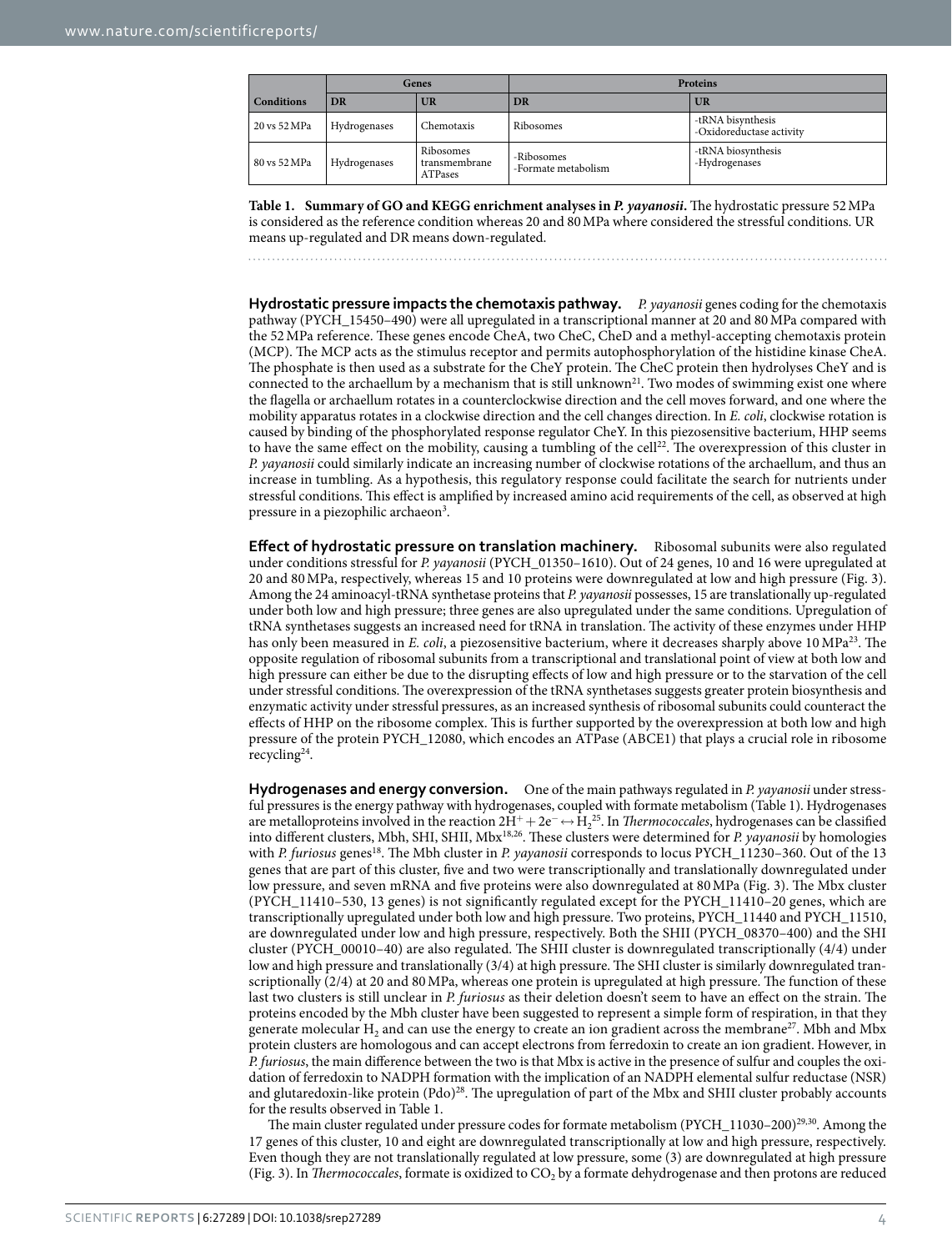

<span id="page-4-0"></span>**Figure 3. Regulated clusters under low and high pressure.** (**A**) Ribosomal clusters, (**B**) Formate and hydrogenase clusters, (**C**) Sulfhydrogenase cluster. The arrows represent the genes, the ovals the RNA expression and the rectangles the protein expression results. Red indicates upregulation and blue indicates downregulation on conditions given on the left. The green bar corresponds to the cluster fdh2-mfh2-mnh2 that was described in *T. onnurineus* as responsible for formate metabolism<sup>29</sup>. The purple bar corresponds to the Mbh cluster that was described in *P. furiosus* as involved in the reduction of protons to  $H_2^{18}$ .

to  $H_2$  by a hydrogenase in response to formate accumulation during fermentation<sup>29,31</sup>. This allows the cells to maintain homeostasis of their cytoplasmic pH. Even though different formate clusters exist in *Thermococcales,* only one seems to be responsible for cell growth on formate in *T. onnurineus* (fdh2-mfh2-mnh2)<sup>29</sup>. This cluster shows strong homology with the *P. yayanosii* cluster, suggesting that *P. yayanosii* could metabolize formate. This has been confirmed recently in the mutant *P. yayanosii* strain A1, a derivative strain of CH1 that can grow at atmospheric pressure. Indeed, Li in 2014, showed that when this cluster was deleted, formate accumulation was detected with a loss of viability at atmospheric pressure<sup>32</sup>. Interestingly, this accumulation was also detected after the deletion of Mbh and SHI encoding genes using a recently developed genetic tool<sup>33</sup>, which indicated that they are involved in the formate metabolism. However, it seems that this strain is unable to grow solely on formate<sup>32</sup>.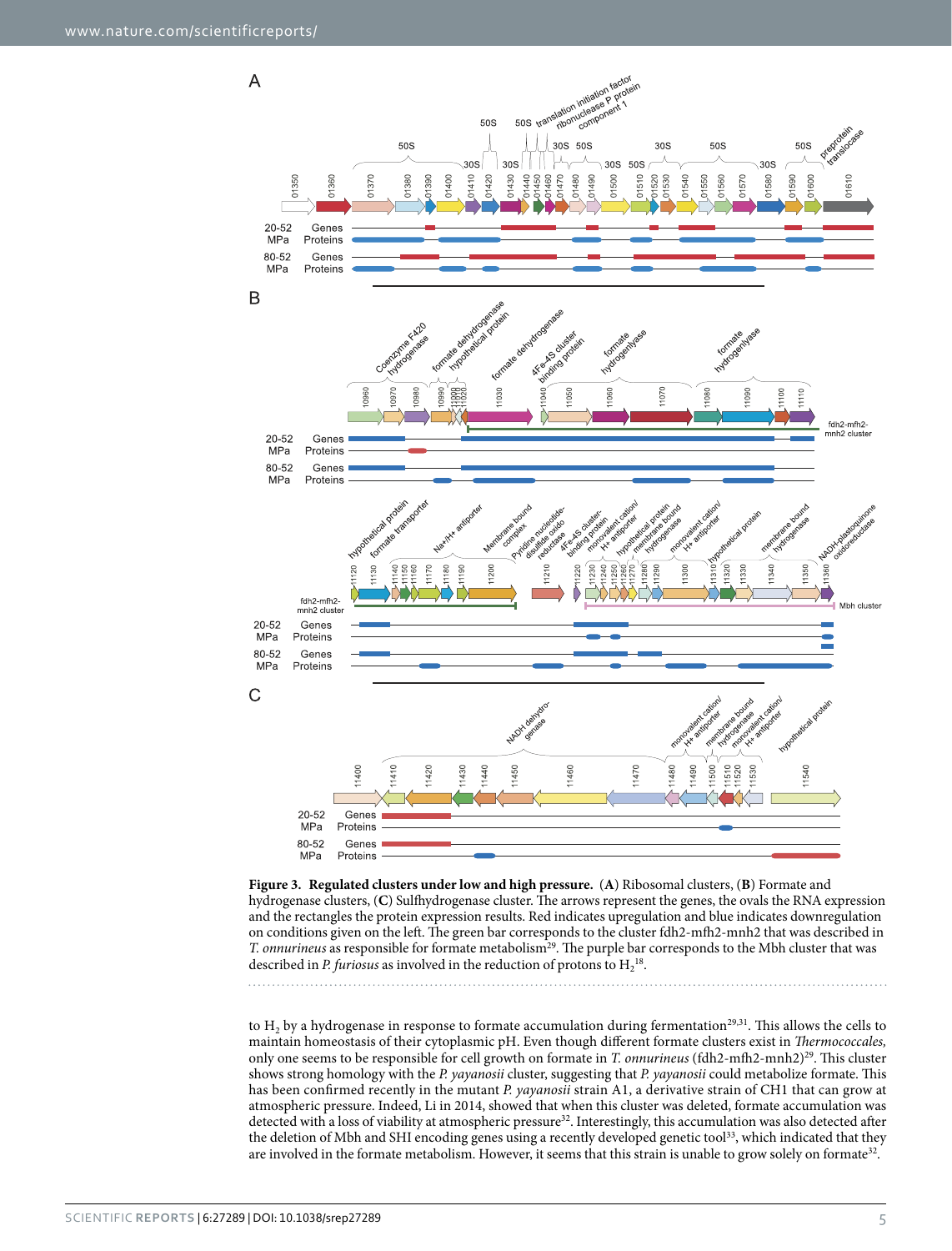Given the transcriptional downregulation of this cluster in low and high pressure, one could propose that in optimal conditions, the strain derives energy from the conversion of formate to bicarbonate and  $H_2$  to sustain growth, suggesting a difficulty for the cell to transport formate when placed in stressful conditions. In *P. furiosus*, when sulfur is added, the Mbh cluster is downregulated and replaced by the Mbx cluster, as shown in a transcriptomic analysis by Schut *et al.*[28](#page-8-16). Interestingly, part of this cluster is upregulated both transcriptionally and translationally in *P. yayanosii* under stressful conditions and, at the same time, the NSR (PYCH\_07890) and Pdo proteins (PYCH\_16300) are also upregulated at low and high pressure, as shown in [Table 1.](#page-3-0) These results strongly suggest a pressure-induced energetic shift similar to what happens in *P. furiosus* on the addition of sulfur[18](#page-8-6).

All the genes coding for a transmembrane ATPase were transcriptionally upregulated at 80MPa compared with 52MPa (PYCH\_15710–60). These genes are subunits of a V-ATPase that generates a proton gradient driving the accumulation of solutes<sup>[34](#page-8-22)</sup>. Incidentally, it has been shown that acidification of the cytosol in yeasts due to high pressure has an impact on glycolysis<sup>[35](#page-8-23)</sup> and that an ATPase plays a role in removing the  $H^+$  ions to vacuoles, thus increasing the cytosolic pH<sup>[36](#page-8-24)</sup>. One could then suppose that the overexpressed V-ATPase genes could regulate the intracellular pH under very HHP, or could counterbalance proton production by the Mbx.

**CRISPR/Cas system.** Other regulated clusters in *P. yayanosii* included genes involved in replication and CRISPR-*cas*. Concerning replication, we found two loci (PYCH\_06170 and PYCH\_06190) coding for a bipolar DNA helicase and a rad50 ATPase. The PYCH\_06170 locus is translationally upregulated at high pressure, whereas PYCH\_06190 is translationally upregulated under the same conditions. This upregulation is correlated with the regulation of another cluster PYCH\_16160–210 which is composed, among others, of the *cdc6* gene. Among the six loci of this cluster, three and five are translationally upregulated at low and high pressure, respectively. Its presence strongly suggests that the replication origin is situated in this cluster, which was confirmed by a Blast search done using the origin replication determined in *P. furiosus*[37](#page-8-25). The upregulation of these replication genes, along with the regulation of the ribosomal cluster, strongly suggests a stress response of *P. yayanosii* to HHP, whereas the regulation of hydrogenases and formate enzymes could be considered a metabolic shift and thus a metabolic adaptation.

*P. yayanosii* possesses three CRISPR-*cas* clusters, which are not regulated in the same way. Five and two *cas* genes from the PYCH\_07940–8060 cluster are transcriptionnally downregulated at low and high pressure, respectively. Another regulated cluster is comprised of 14 genes, two of which are over-expressed at 20 and another two of which are over expressed at 80MPa, respectively. The differential regulation of these clusters seems to support the hypothesis that these regions are subject to extensive rearrangements, even though the CRISPR sequences do not match those of known viruses. This is probably due to the fact that only two *Thermococcales* viruses have ever been sequenced<sup>38</sup>.

Another genomic cluster that is comprised of a CRISPR-*cas* system is also regulated under stressful pressure conditions (PYCH\_14110–590) (Figure S4). Among this cluster, we find a region that seems to be an ancient integration of a genomic element, characterized by the presence of a SSVI integrase (PYCH\_14110–300)<sup>39</sup>. Almost all the genes code for hypothetical proteins and 13 are transcriptionally up-regulated at low pressure (Figure S4). Also, two proteins responsible for the cyclic 2,3-diphospoglycerate (cDPG) synthesis (PYCH\_14390–400) are upregulated at 20 and 80MPa. The cDPG is a low molecular weight compound that accumulates to high levels in some hyperthermophilic methanogens like *Methanopyrus kandleri*. Studies suggest that it is involved in temperature adaptation or energy storag[e40](#page-8-28),[41](#page-8-29). In *P. yayanosii*, cDPG could play a role in energy supply to cope with the constraints of HHP. The last part of the cluster corresponds to the PYCH\_14430–460 genes coding for CRISPR-*cas* (Figure S4). Four loci are transcriptionally upregulated at low pressure, and seven are translationally downregulated at 80MPa.

These results seem to suggest a particular role of *cas* genes in the resistance or sensitivity to high pressure, even though they are believed to confer resistance to foreign genetic elements such as viruses and plasmids<sup>42</sup>. However, a few studies done on *Bacteria* or fungi have indicated a potential role of *cas* genes in biofilm or spore formation[43](#page-8-31)[,44](#page-8-32). One could then suggest that, in some cases, *cas* genes could play a role in transcriptional regulation in a similar way to the RNA interference system in eukaryotes $45$ .

#### **Conclusion**

Results described in this manuscript showed that the responses to high and low pressure are mostly equivalent except for certain functions like transmembrane ATPases and, replication [\(Fig. 4\)](#page-6-0). Hydrostatic pressure also impacts the chemotaxis pathway, translation via ribosomes, CRISPR-*cas* and energy metabolism, with the regulation of hydrogenases, oxidoreductases and formate metabolism [\(Fig. 4](#page-6-0)). This last regulation constitutes a large metabolic shift, with the down-regulation of hydrogenases and formate metabolism and the up-regulation of oxidoreductases ([Fig. 4](#page-6-0)).

Thus the  $H_2$  metabolism (Mbh, SHI/SHII and Mfh2 hydrogenases) is repressed at low and high pressure, while the energy could be supplied mainly by the sulfur-dependant hydrogenases (Mbx) activity, which are surexpressed under these conditions at translationally level [\(Fig. 4](#page-6-0)). This metabolic shift might be a result of the adaptive mechanism of cell membrane-embedded proteins to changing membrane fluidity as has been demonstrated on other piezophiles that showed major effects of high pressure on cellular membranes and energy metabolism<sup>46</sup>. The  $H_2$  and  $H_2$ S production and the hydrogenases activities should be measured at optimal, sub- and supraoptimal HP to gain into insight of the regulation of the cells of their energy demand under large range of HP. One can conclude that the modulation of respiration pathways is one of the piezoadaptation mechanisms by which microorganisms adapt to variations in hydrostatic pressure. Chemotaxis machinery that depends on respiration activity and membrane potential is also impacted by low and high pressure at transcriptional level, which might be due too to change in membrane fluidity. The regulation of genes involved in replication and translation (ribosomal subunits) confirm the extensive effect of HHP on fundamental cell processes. The up-regulation of these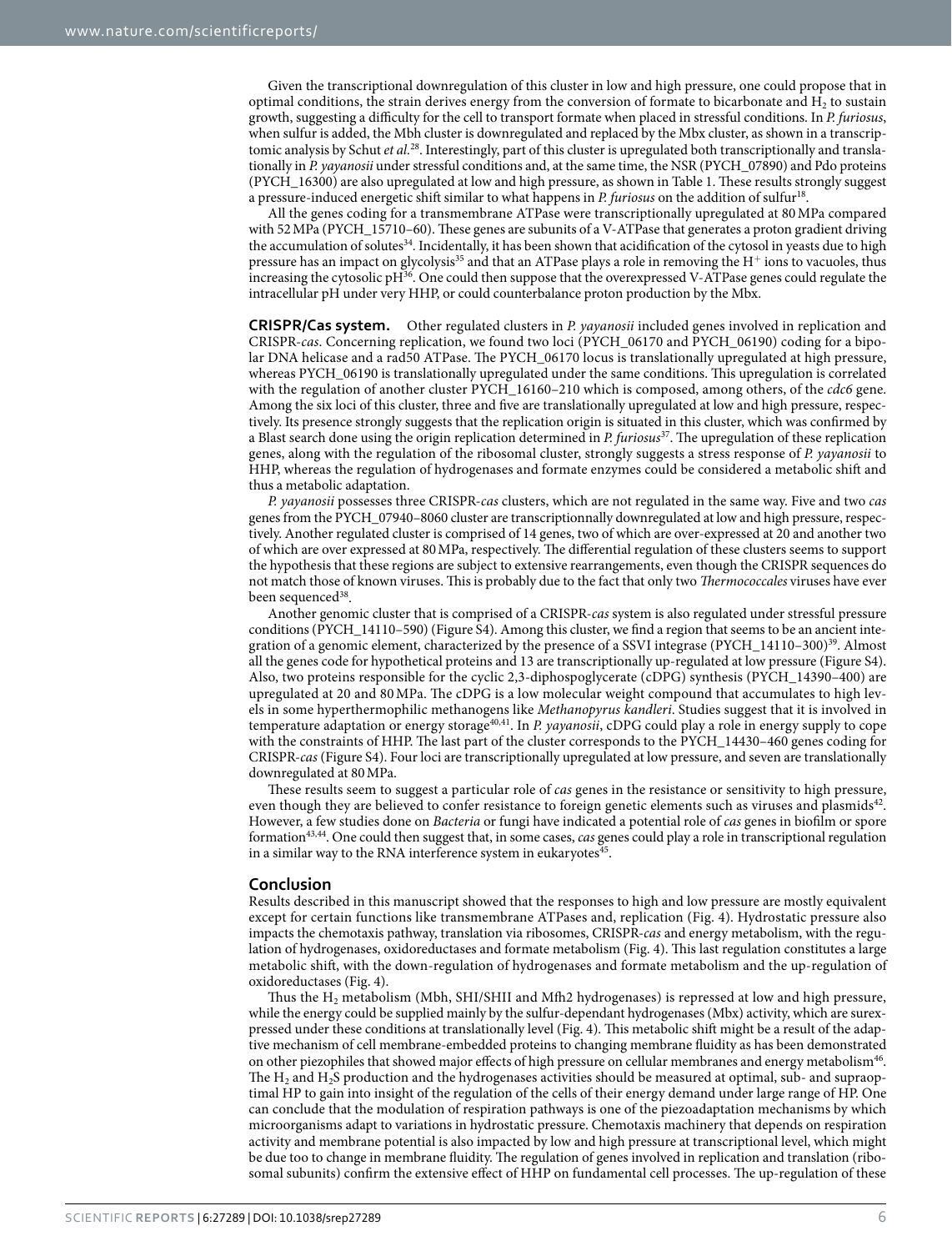

<span id="page-6-0"></span>**Figure 4. Schematic representation of the main regulations observed at low and high pressure.** Here are represented the formate metabolism (green), Mbh Hydrogenase (light orange), Mbx sulfhydrogenase (blue), SHI and SHII sulfhydrogenase (dark orange), the chemotaxis system along the archaellum, CRISPR/*cas* system, membrane-bound ATPase and the translation and replication complexes. The transcriptomic regulation is presented on the left whereas the proteomic one is on the right side. Blue and red arrows represent the sub- and over-expression in stress conditions (20 or 80MPa) compared to the optimum condition (52MPa). The circle and arrow lines correspond to the regulation at respectively 20 and 80MPa. The differences observed for the CRISPR/cas system is due to the opposite regulations of the different clusters.

genes implies a disruptive role of HHP on complex protein structure (ribosomes and the replication mechanism) related to nucleic acids. The next step in the study of piezophiles could be to perform several adapted protocols to analyze the metabolome which could potentially provide a more accurate picture of the true physiological state of the cell in response to hydrostatic pressure change<sup>[47](#page-8-35)</sup>.

### **Methods**

**Media and growth conditions.** *Pyrococcus yayanosii* strain CH1 was isolated from chimney samples harvested from the Ashadze hydrothermal site, at 4,100m depth on the Mid-Atlantic ridg[e9](#page-7-8)[,10](#page-7-9) in March 2007. It was grown at 98°C under anaerobic conditions in TRM medium ("*Thermococcales* Rich Medium"[\)10.](#page-7-9) High hydrostatic pressure cultures were grown in sterile syringes and incubated in a high hydrostatic pressure/high-temperature incubator (Top Industrie) from 0.1MPa to 80MPa, as previously describe[d48.](#page-8-36) Once the middle of the exponential phase was reached (after 4hours), the cells were slowly decompressed and immediately placed in previously frozen falcon tubes, in order to minimize the degradation of the cell component (RNA and proteins).

**Determination of cell numbers.** Growth was monitored by cell counting using a Thoma chamber and photonic microscopy at x40 (Olympus) magnification or using flow cytometer (CyFlow Space, Partec). Cells were fixed with 2% paraformaldehyde and counted with one of the two previous described methods.

**DNA purification and extraction.** Genomic DNA extraction of *P. yayanosii* CH1 was performed using a phenol–chloroform–isoamyl alcohol (PCI) method as described by Thiel *et al.*[49](#page-8-37). The DNA was quantified by NanoDrop and the quality of extraction was checked by electrophoresis on a 1% agarose gel containing ethidium bromide at a final concentration of 0.5mg/ml (in a bath of 40mM Tris pH 8, 40mM acetate-1mM EDTA pH 8 (TAE) 1X). The migration was performed at 85V for 40min, with a 1kb ladder (Promega) as the size marker. The routine tests by PCR amplification were performed using Taq Polymerase (Promega).

RNA purification and extraction. The total RNA extraction method has been described in Vannier *et al.<sup>[4](#page-7-3)</sup>*. RNA samples ( $\approx$ 750µg) were sent to the Imaxio company for microarray analysis, where the quality was assessed by Bioanalyzer 2100 (Agilent Technologies). Low Input Quick Amp WT Labeling Kit, One color (Agilent Technologies) was used to synthesize labeled cRNA from 50ng of total RNA. The amplified cRNA were purified using Qiagen's RNeasy Mini Kit, quantified by Nanodrop ND-1000 and analyzed by Agilent Bioanalyzer. The cRNA quantity ranged between 3 and 5 μg. cRNA were fragmented at 60 °C for 30 min in a specific buffer to obtain fragments between 50 and 200 nucleotides. Hybridization was performed using 600ng cRNA at 65 °C for 17h. After the hybridization, the slides were washed, and the microarrays were scanned using an Agilent G2505C scanner. Feature extraction and image analysis software (Feature Extraction Software; Agilent Technologies) was used to locate and delineate every spot in the array and to integrate each spot's intensity, using the simple color Agilent protocol (GE1\_1105\_Oct12). The microarray results were deposited in the GEO platform of the NCBI (Accession number: GSE72783).

Normalization and statistical analysis were done by the platform "*Génomique Santé de Biosit*" in Rennes, France ([http://ouestgenopuces.univ-rennes1.fr/\)](http://ouestgenopuces.univ-rennes1.fr/). First, data were threshold (values below 1.0 were set equal to 1.0) and log2-transformed. Normalization was performed using per-array and per-gene median normalization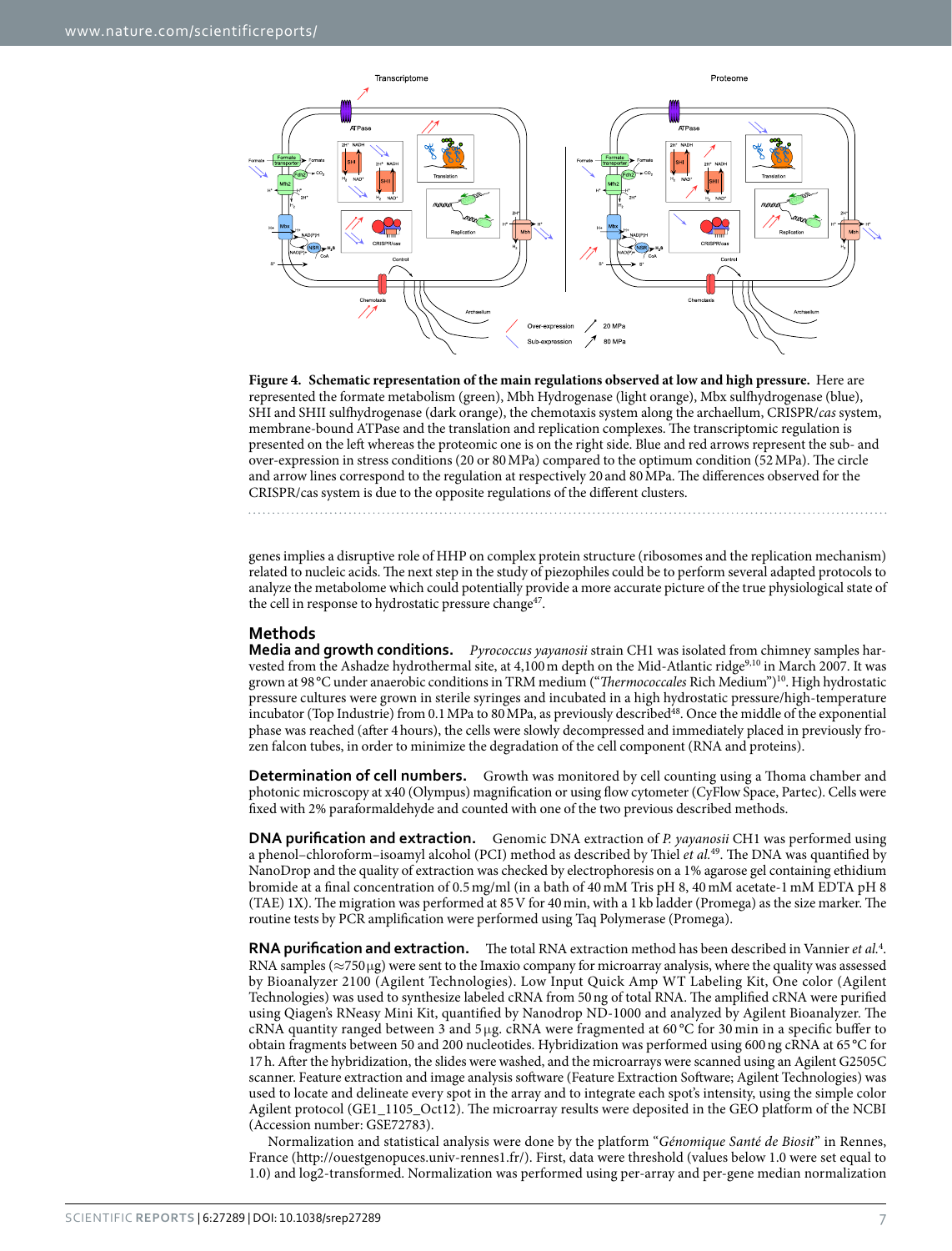methods (scaling). TMEV software<sup>[50](#page-8-38)</sup> was used to perform the differential expression analysis. Genes differentially expressed between conditions were identified using a multi-class SAM (Significant Analysis of Microarray). Adjusted p-values were calculated by controlling for a false discovery rate (FDR) of 5%.

**Microarray.** The transcriptome was analyzed using an Agilent Microarray. It was designed using the Agilent eArray 5.0 program according to the manufacturer's recommendations. Each customized microarray ( $8 \times 60$ K, AMADID 048498, Agilent Technologies) contains the whole genome covered by 60-mer oligonucleotides, representing the genes, intergenic space and non-coding RNA. The genes and intergenic space where extracted from the NCBI GenBank Database.

**Expression Profiling by Real-time RT-PCR.** Total RNA and cDNA synthesis was performed as described above. PCR primer pairs were designed using Primer3 software<sup>51</sup> with standard parameters and calibrated with genomic DNA. qPCR was done using the SYBR® Green PCR Master Mix it (Applied Biosystems). For one reaction, 12.5 μl of Master Mix was used, along with 1 μM of primers and 1 ng of cDNA. Standard conditions were used with the StepOnePlus™ Real-Time PCR System (Applied Biosystems), DNA denaturation at 95 °C for 10 min followed by 40 cycles of 95 °C for 10 s, 60 °C for 10 s and 72 °C for 15 s. Gene expression was calculated relative to the transcripts levels of the 16S rRNA gene using the formula  $\Delta\Delta$ Ct and the software supplied by the system.

**Protein extraction and analysis.** Protein extraction was done as described by Lee *et al.*<sup>52</sup> in quadruple for each condition. 100 ml of cells were centrifuged at 8,000  $\times$  *g*, for 15 min at 4 °C. The pellet was resuspended in 1 ml of TE buffer and recentrifuged. 500μl of extraction buffer (25mM Tris-HCl pH 8, 1% SDS and 5mM DTT) was used to resuspend and vortex the cells for at least 2min. The suspension was sonicated on ice at 60% amplitude using 2s pulses in an Ultrasonic Processor (Misonix) for 20pulses. Cellular debris was removed by centrifugation at 25,000  $\times$  g for 30 min at 4 °C. The whole cell lysate supernatant was incubated in a 37 °C water bath for 1 h to reduce completely the sample. Protein content was assessed with the 2D Quant Kit (GE Healthcare).

Spectral-counting based label-free quantitative proteomics was performed to identify differentially expressed proteins. First, short 1-D SDS-PAGE runs (5–12%) were performed with 10μg of total proteins allowing the proteins to migrate for 5–7mm in length. Gels were stained with Coomassie blue (BioRad), roughly cut and sent to PAPPSO platform facilities, Jouy-en-Josas, France. The analysis presented here were more thoroughly described in Arfi *et al.*[53](#page-8-41). Each gel was cut in a band of approximately 2 mm width and 5–7 mm length. Bands were then washed and digested with trypsin (Promega). Tryptic peptides were extracted, concentrated and desalted on a precolumn cartridge (300 μm i.d., 5mm Dionex). A separating column (75 μm i.d., 150mm, Nanoseparations) was used to eluate peptides. Peptides were analyzed with a Q-exactive mass spectrometer (Thermo Fisher Scientific, USA) using a nanoelectrospray ion source. The raw mass data were first converted to mzXML format with the ReAdW software [\(http://tools.proteomecenter.org/software.php](http://tools.proteomecenter.org/software.php)). Protein identification was performed querying MS/MS data against the predicted proteomes of *P. yayanosii* (Uniprot Database, 2013/12/17) together with an in-house contaminant database, using the X!Tandem software (X!Tandem Cyclone (2011.12.01), [http://](http://www.thegpm.org) [www.thegpm.org\)](http://www.thegpm.org). Proteins identified with at least two unique peptides and a log(E-value) lower than 4 were validated.

Statistical analyses to identify regulated proteins were performed with the PepC software using spectra counts for each protein[54.](#page-8-42) Regulations between conditions were considered statistically reliable when the p-value (Student's t-test and G-test) was below 5% and the fold change greater than 2.

**Statistical analysis.** Once differentially expressed genes (multi-class SAM, TMEV software<sup>50</sup>) and proteins (Student's *t*-test and G-test, PepC softwar[e54\)](#page-8-42) were determined, over-expressed KEGG categories were identified using the KOBAS website<sup>55</sup> and a binomial test. Over-represented GO terms were identified using the GO Local Exploration Map (GOLEM) software with a FDR of 5[%56](#page-8-44). The Enrichment Map[57](#page-8-45) plugin of the Cytoscape soft-ware<sup>[58](#page-9-0)</sup> was used to summarize the data. Syntheny of the regulated gene clusters was represented using the SyntTax software<sup>[59](#page-9-1)</sup> and the EasyFig software<sup>60</sup>.

#### **References**

- <span id="page-7-0"></span>1. Oger, P. M. & Jebbar, M. The many ways of coping with pressure. *Res Microbiol* **161,** 799–809 (2010).
- <span id="page-7-1"></span>2. Abe, F. & Horikoshi, K. The biotechnological potential of piezophiles. *Trends Biotechnol* **19,** 102–108 (2001).
- <span id="page-7-2"></span>3. Cario, A., Lormières, F., Xiang, X. & Oger, P. High hydrostatic pressure increases amino acid requirements in the piezohyperthermophilic archaeon *Thermococcus barophilus*. *Res Microbiol* **166,** 710–716 (2015).
- <span id="page-7-3"></span>4. Vannier, P., Michoud, G., Oger, P., Thór Marteinsson, V. & Jebbar, M. Genome expression of *Thermococcus barophilus* and *Thermococcus kodakarensis* in response to different hydrostatic pressure conditions. *Res Microbiol* **166,** 717–725 (2015).
- <span id="page-7-4"></span>5. Simonato, F. *et al.* Piezophilic adaptation: a genomic point of view. *J Biotechnol* **126,** 11–25 (2006).
- <span id="page-7-5"></span>6. DeLong, E. F. & Yayanos, A. A. Biochemical function and ecological significance of novel bacterial lipids in deep-sea procaryotes. *Appl Environ Microbiol* **51,** 730–737 (1986).
- <span id="page-7-6"></span>7. Tamegai, H., Nishikawa, S., Haga, M. & Bartlett, D. H. The respiratory system of the piezophile *Photobacterium profundum* SS9 grown under various pressures. *Biosci Biotech Bioch* **76,** 1506–1510 (2012).
- <span id="page-7-7"></span>8. Amrani, A. *et al.* Transcriptomics Reveal Several Gene Expression Patterns in the Piezophile *Desulfovibrio hydrothermalis* in Response to Hydrostatic Pressure. *PloS one* **9,** e106831 (2014).
- <span id="page-7-8"></span>9. Birrien, J.-L. *et al. Pyrococcus yayanosii* sp. nov., an obligate piezophilic hyperthermophilic archaeon isolated from a deep-sea hydrothermal vent. *Int J Syst Evol Microbiol* **61,** 2827–2881 (2011).
- <span id="page-7-9"></span>10. Zeng, X. *et al. Pyrococcus* CH1, an obligate piezophilic hyperthermophile: extending the upper pressure-temperature limits for life. *ISME J* **3,** 873–876 (2009).
- <span id="page-7-10"></span>11. Jun, X. *et al.* Complete genome sequence of the obligate piezophilic hyperthermophilic archaeon *Pyrococcus yayanosii* CH1. *J Bacteriol* **193,** 4297–4298 (2011).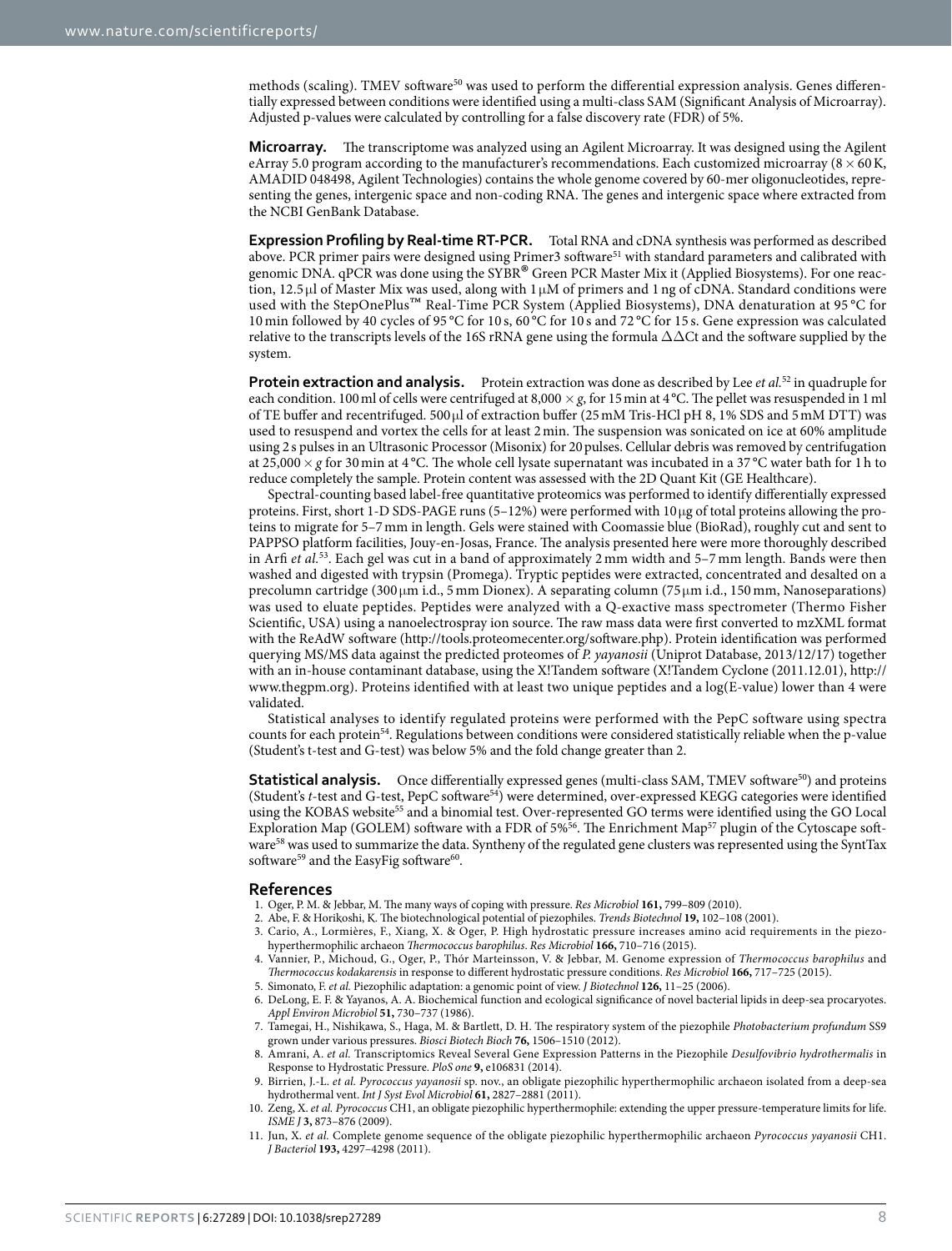- <span id="page-8-0"></span>12. Blom, J. *et al.* EDGAR: a software framework for the comparative analysis of prokaryotic genomes. *BMC bioinformatics* 10, 154  $(2009)$
- <span id="page-8-1"></span>13. Horvath, P. & Barrangou, R. CRISPR/Cas, the immune system of bacteria and archaea. *Science* **327,** 167–170 (2010).
- <span id="page-8-3"></span><span id="page-8-2"></span>14. Swire, J. Selection on synthesis cost affects interprotein amino acid usage in all three domains of life. *J Mol Evol* **64,** 558–571 (2007). 15. Wu, G., Culley, D. E. & Zhang, W. Predicted highly expressed genes in the genomes of *Streptomyces coelicolor* and *Streptomyces*
- <span id="page-8-4"></span>*avermitilis* and the implications for their metabolism. *Microbiol* **151,** 2175–2187 (2005). 16. Karlin, S., Campbell, A. M. & Mrazek, J. Comparative DNA analysis across diverse genomes. *Annu Rev Genet* **32,** 185–225 (1998).
- <span id="page-8-6"></span><span id="page-8-5"></span>17. Karlin, S. & Mrazek, J. Predicted highly expressed genes of diverse prokaryotic genomes. *J Bacteriol* **182,** 5238–5250 (2000).
- 18. Schut, G. J., Boyd, E. S., Peters, J. W. & Adams, M. W. The modular respiratory complexes involved in hydrogen and sulfur metabolism by heterotrophic hyperthermophilic archaea and their evolutionary implications. *FEMS Microbiol Rev* **37,** 182–203  $(2013)$
- <span id="page-8-7"></span>19. Moon, Y.-J. *et al.* Proteome analyses of hydrogen-producing hyperthermophilic archaeon *Thermococcus onnurineus* NA1 in different one-carbon substrate culture conditions. *Mol. Cell Proteomics* **11,** M111.015420 (2012).
- <span id="page-8-8"></span>20. Garzoni, C. *et al.* A global view of *Staphylococcus aureus* whole genome expression upon internalization in human epithelial cells. *BMC Genomics* **8,** 171 (2007).
- <span id="page-8-9"></span>21. Szurmant, H. & Ordal, G. W. Diversity in chemotaxis mechanisms among the bacteria and archaea. *Microbiol Mol Biol Rev* **68,** 301–319 (2004).
- <span id="page-8-10"></span>22. Nishiyama, M. *et al.* High Hydrostatic Pressure Induces Counterclockwise to Clockwise Reversals of the *Escherichia coli* Flagellar Motor. *J Bacteriol* **195,** 1809–1814 (2013).
- <span id="page-8-11"></span>23. Hildebrand, C. & Pollard, E. Hydrostatic pressure effects on protein synthesis. *Biophys J* **12,** 1235–1250 (1972).
- <span id="page-8-12"></span>24. Becker, T. *et al.* Structural basis of highly conserved ribosome recycling in eukaryotes and archaea. *Nature* **482,** 501–506 (2012).
- <span id="page-8-14"></span><span id="page-8-13"></span>25. Vignais, P. M. & Colbeau, A. Molecular biology of microbial hydrogenases. *Curr Iss Mol Biol* **6,** 159–188 (2004).
- 26. Lim, J. K., Kang, S. G., Lebedinsky, A. V., Lee, J.-H. & Lee, H. S. Identification of a novel class of membrane-bound [NiFe] hydrogenases in *Thermococcus onnurineus* NA1 by *in silico* analysis. *Appl Environ Microbiol* **76,** 6286–6289 (2010).
- <span id="page-8-15"></span>Sapra, R., Bagramyan, K. & Adams, M. W. A simple energy-conserving system: proton reduction coupled to proton translocation. *Proc. Natl. Acad. Sci. USA* **100,** 7545–7550 (2003).
- <span id="page-8-16"></span>28. Schut, G. J., Bridger, S. L. & Adams, M. W. Insights into the metabolism of elemental sulfur by the hyperthermophilic archaeon *Pyrococcus furiosus*: characterization of a coenzyme A-dependent NAD (P) H sulfur oxidoreductase. *J Bacteriol* **189,** 4431–4441  $(2007)$
- <span id="page-8-17"></span>29. Kim, Y. J. *et al.* Formate-driven growth coupled with H<sub>2</sub> production. *Nature* 467, 352-355 (2010).
- <span id="page-8-18"></span>30. Schut, G. J., Nixon, W. J., Lipscomb, G. L., Scott, R. A. & Adams, M. W. Mutational analyses of the enzymes involved in the metabolism of hydrogen by the hyperthermophilic archaeon *Pyrococcus furiosus*. *Front Microbiol* **3,** 163 (2012).
- <span id="page-8-19"></span>31. Takács, M. *et al.* Formate hydrogenlyase in the hyperthermophilic archaeon, *Thermococcus litoralis*. *BMC Microbiol* **8,** 88 (2008).
- <span id="page-8-20"></span>32. Li, X. Piezophilic adaptive mechanism of deep-sea hyperthermophilic piezophilic archaeon *Pyrococcus yayanosii*. PhD thesis, Shanghai Jiao Tong University (2014).
- <span id="page-8-21"></span>33. Li, X. *et al.* Genetic tools for the piezophilic hyperthermophilic archaeon *Pyrococcus yayanosii*. *Extremophiles* **19,** 59–67 (2015).
- <span id="page-8-22"></span>34. Lau, W. C. & Rubinstein, J. L. Structure of intact *Thermus thermophilus* V-ATPase by cryo-EM reveals organization of the membrane-bound VO motor. *Proc. Natl. Acad. Sci. USA* **107,** 1367–1372 (2010).
- <span id="page-8-23"></span>35. Abe, F. & Horikoshi, K. Analysis of intracellular pH in the yeast *Saccharomyces cerevisiae* under elevated hydrostatic pressure: a study in baro-(piezo-) physiology. *Extremophiles* **2,** 223–228 (1998).
- <span id="page-8-24"></span>36. Serrano, R. Structure and function of plasma membrane ATPase. *Annu Rev Plant Biol* **40,** 61–94 (1989).
- <span id="page-8-25"></span>37. Matsunaga, F. *et al.* Genomewide and biochemical analyses of DNA-binding activity of Cdc6/Orc1 and Mcm proteins in *Pyrococcus* sp. *Nucleic Acids Res* **35,** 3214–3222 (2007).
- <span id="page-8-26"></span>38. Geslin, C. *et al.* Analysis of the first genome of a hyperthermophilic marine virus-like particle, PAV1, isolated from *Pyrococcus abyssi*. *J Bacteriol* **189,** 4510–4519 (2007).
- <span id="page-8-27"></span>39. Soler, N. *et al.* Two novel families of plasmids from hyperthermophilic archaea encoding new families of replication proteins. *Nucleic Acids Res* **38,** 5088–5104 (2010).
- <span id="page-8-28"></span>40. Lehmacher, A. & Hensel, R. Cloning, sequencing and expression of the gene encoding 2-phosphoglycerate kinase from *Methanothermus fervidus*. *Mol. Genet. Genomics* **242,** 163–168 (1994).
- <span id="page-8-29"></span>41. Matussek, K., Moritz, P., Brunner, N., Eckerskorn, C. & Hensel, R. Cloning, sequencing, and expression of the gene encoding cyclic 2, 3-diphosphoglycerate synthetase, the key enzyme of cyclic 2, 3-diphosphoglycerate metabolism in *Methanothermus fervidus*. *J Bacteriol* **180,** 5997–6004 (1998).
- <span id="page-8-30"></span>42. Marraffini, L. A. & Sontheimer, E. J. CRISPR interference: RNA-directed adaptive immunity in bacteria and archaea. *Nat Rev Genet* **11,** 181–190 (2010).
- <span id="page-8-31"></span>43. Viswanathan, P., Murphy, K., Julien, B., Garza, A. G. & Kroos, L. Regulation of dev, an operon that includes genes essential for *Myxococcus xanthus* development and CRISPR-associated genes and repeats. *J Bacteriol* **189,** 3738–3750 (2007).
- <span id="page-8-32"></span>44. Zegans, M. E. *et al.* Interaction between bacteriophage DMS3 and host CRISPR region inhibits group behaviors of *Pseudomonas aeruginosa*. *J Bacteriol* **191,** 210–219 (2009).
- <span id="page-8-33"></span>45. Makarova, K. S., Grishin, N. V., Shabalina, S. A., Wolf, Y. I. & Koonin, E. V. A putative RNA-interference-based immune system in prokaryotes: computational analysis of the predicted enzymatic machinery, functional analogies with eukaryotic RNAi, and hypothetical mechanisms of action. *Biol. Direct* **1,** 7 (2006).
- <span id="page-8-34"></span>46. Bartlett, D. Pressure effects on *in vivo* microbial processes. *Biochim. Biophys. Acta* **1595,** 367–381 (2002).
- <span id="page-8-35"></span>47. Tang, J. Microbial metabolomics. *Curr Genomics* **12,** 391 (2011).
- <span id="page-8-36"></span>48. Marteinsson, V. T. *et al.* Physiological Responses to Stress Conditions and Barophilic Behavior of the Hyperthermophilic Vent Archaeon *Pyrococcus abyssi*. *Appl Environ Microbiol* **63,** 1230–1236 (1997).
- <span id="page-8-37"></span>49. Thiel, A., Michoud, G., Moalic, Y., Flament, D. & Jebbar, M. Genetic manipulations of the hyperthermophilic piezophilic archaeon *Thermococcus barophilus*. *Appl Env Microbiol* **80,** 2299–2306 (2014).
- <span id="page-8-38"></span>50. Saeed, A. *et al.* TM4: a free, open-source system for microarray data management and analysis. *Biotechniques* **34,** 374 (2003).
- <span id="page-8-40"></span><span id="page-8-39"></span>51. Untergasser, A. *et al.* Primer3—new capabilities and interfaces. *Nucleic Acids Res* **40,** e115–e115 (2012).
- 52. Lee, A. M., Sevinsky, J. R., Bundy, J. L., Grunden, A. M. & Stephenson Jr, J. L. Proteomics of *Pyrococcus furiosus*, a hyperthermophilic archaeon refractory to traditional methods. *J Prot Res* **8,** 3844–3851 (2009).
- <span id="page-8-41"></span>53. Arfi, Y. *et al.* Characterization of salt-adapted secreted lignocellulolytic enzymes from the mangrove fungus *Pestalotiopsis* sp. *Nat Commun* **4,** 1810 (2013).
- <span id="page-8-42"></span>54. Heinecke, N., Pratt, B., Vaisar, T. & Becker, L. PepC: proteomics software for identifying differentially expressed proteins based on spectral counting. *Bioinformatics* **26,** 1574–1575 (2010).
- <span id="page-8-43"></span>55. Xie, C. *et al.* KOBAS 2.0: a web server for annotation and identification of enriched pathways and diseases. *Nucleic Acids Res* **39,** W316–W322 (2011).
- <span id="page-8-44"></span>56. Sealfon, R., Hibbs, M., Huttenhower, C., Myers, C. & Troyanskaya, O. GOLEM: an interactive graph-based gene-ontology navigation and analysis tool. *BMC bioinformatics* **7,** 443 (2006).
- <span id="page-8-45"></span>57. Merico, D., Isserlin, R., Stueker, O., Emili, A. & Bader, G. D. Enrichment map: a network-based method for gene-set enrichment visualization and interpretation. *PloS one* **5,** e13984 (2010).